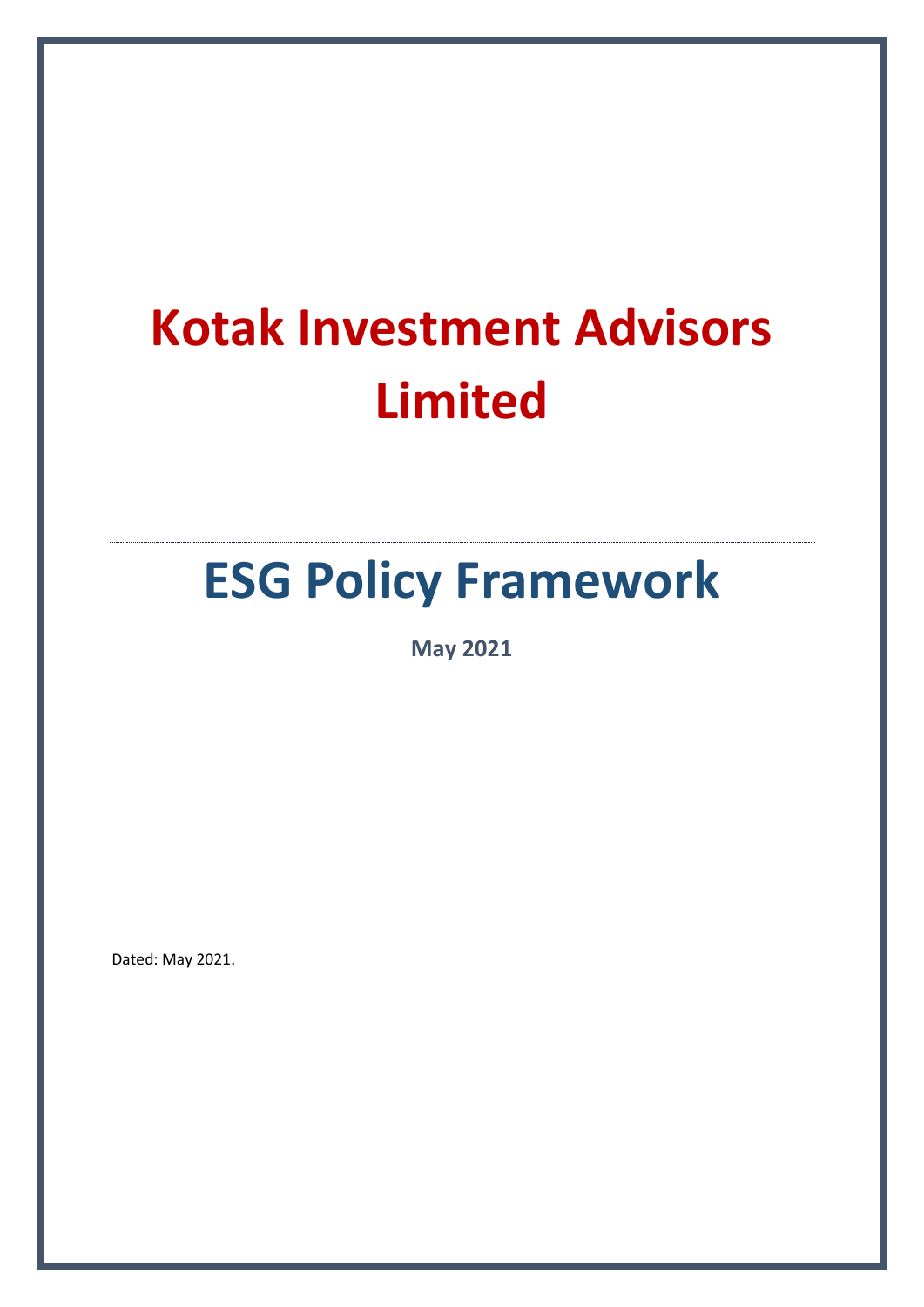## **Table of Contents**

| $\mathbf{1}$ |     |                                                                       |  |
|--------------|-----|-----------------------------------------------------------------------|--|
|              | 1.1 |                                                                       |  |
|              | 1.2 |                                                                       |  |
| $2^{\circ}$  |     |                                                                       |  |
|              | 2.1 |                                                                       |  |
|              | 2.2 | Core Elements of the Fund Level Environmental and Social Management 4 |  |
| 3            |     |                                                                       |  |
| 4            |     |                                                                       |  |
|              | 4.1 |                                                                       |  |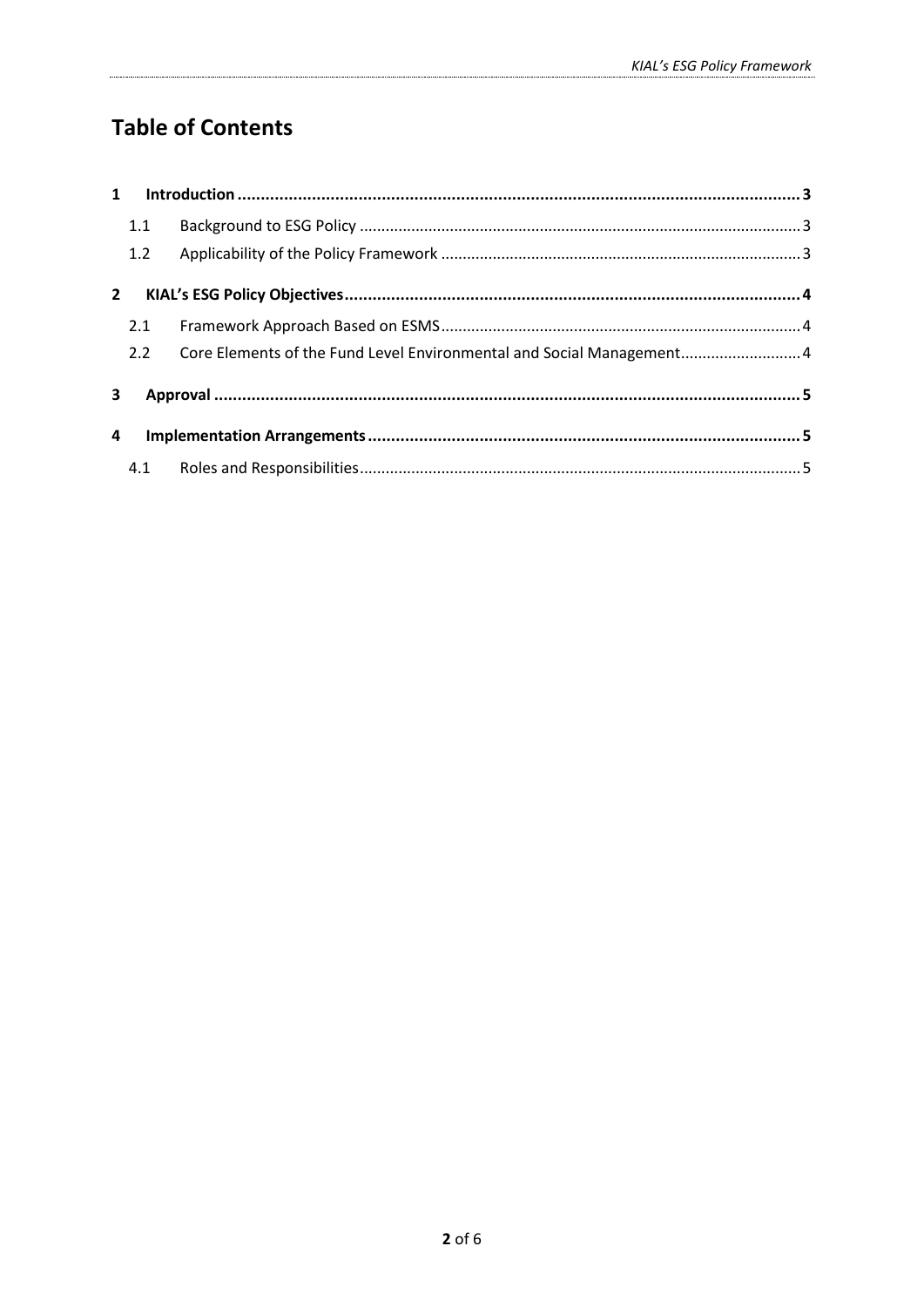# <span id="page-2-0"></span>**1 Introduction**

## <span id="page-2-1"></span>**1.1 Background to ESG Policy**

Kotak Investment Advisors Limited (KIAL) advises / manages funds across different asset classes, viz. Private Equity, Real Estate, Infrastructure, Special Situations, Listed Strategies, and Investment Advisory ("Strategy/ies") as shown below.

Each asset class is managed by independent teams ("Business Verticals") and each Business Vertical (BV) will also, from time to time, raise additional capital ("New Funds") from domestic and / or international investors and make investments in investee companies from such New Funds. Such New Funds may acquire majority or minority equity stakes, invest through mezzanine instruments and / or provide credit to their investee companies.



*Figure 1-1: KIAL's Business Verticals*

KIAL has developed its Environmental, Social and Governance (ESG) Policy Framework to mainstream ESG considerations in its funds management business.

## <span id="page-2-2"></span>**1.2 Applicability of the Policy Framework**

The KIAL ESG Policy shall be applicable to New Funds managed by KIAL as may be decided by ESG Committee from time to time, and is intended to provide a guidance to the Business Verticals (BVs) for developing specific Fund Level E&S Management System (FL-ESMS) consisting of E&S Policy, Principles, Procedures and Guidelines as applicable to New Funds.

Unless decided otherwise by KIAL, existing funds managed by the BVs (i.e., funds which have had a partial or full closing prior to May 30, 2021) shall continue to be guided by and comply with the ESG related requirements (if any) set out by their respective Limited Partners (LPs).

#### **This document presents the salient features and provisions of KIAL's ESG Policy Framework.**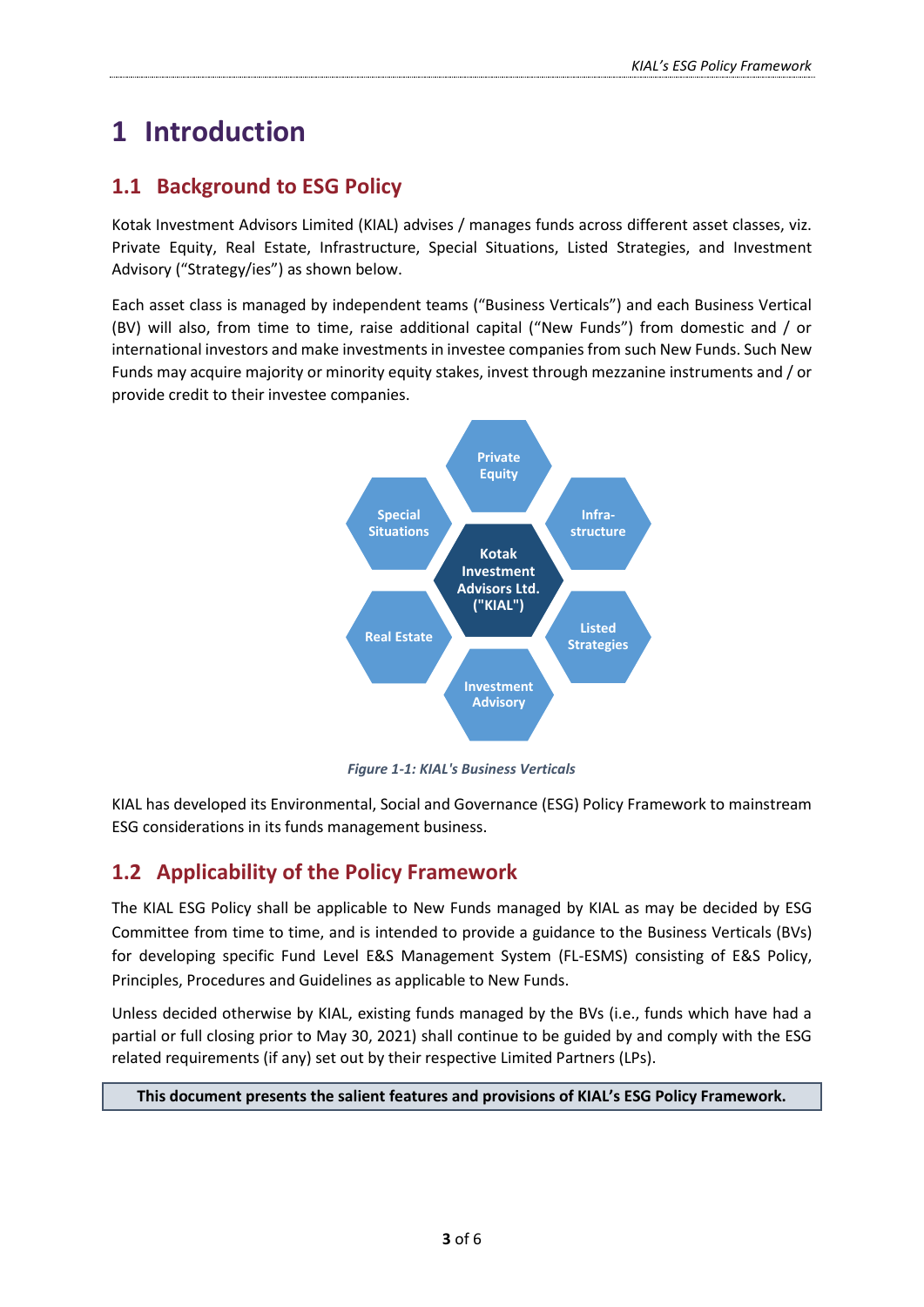## <span id="page-3-0"></span>**2 KIAL's ESG Policy Objectives**

#### **ESG Policy Objectives**

KIAL envisions that investment made by New Funds will be in compliance with India's national and state governments' environment and social policies & regulations and guidelines as applicable.

In addition, KIAL will make every effort that the investments made by BVs follow fair labour practices, providing safe and healthy working conditions, restoring livelihoods of affected communities, and providing mechanisms to address grievances.

Investments by New Funds will endeavour to promote adoption of Good International Industry Practices (GIIP)<sup>1</sup> and promote responsible use, ensuring protection of natural resources and biodiversity through conservation and following climate friendly practices.

### <span id="page-3-1"></span>**2.1 Framework Approach Based on ESMS**

KIAL acknowledges that BVs may have different priorities and operational requirements regarding ESG depending on the requirements of the LPs. Therefore, KIAL will follow a framework approach that will encourage customizing FL-ESMS for the New Funds launched by the BV. Such a customization can be done depending on the investment strategy, asset class and investment time horizon and requirements of the LPs, without compromising KIAL's ESG Policy Objectives.



## <span id="page-3-2"></span>**2.2 Core Elements of the Fund Level Environmental and Social Management**

Subject to alignment with a Fund's LP requirements, the ESMS at the Fund level is expected to conform to KIAL's ESG Policy Objectives. The FL-ESMS will describe the integration of E&S risk management in the business process and decision making and will be supported by procedures, formats, and tools for implementation.

**.** 

<sup>1</sup> Good international industry practice for a New Fund refers to ESG related requirements of investors in the New Fund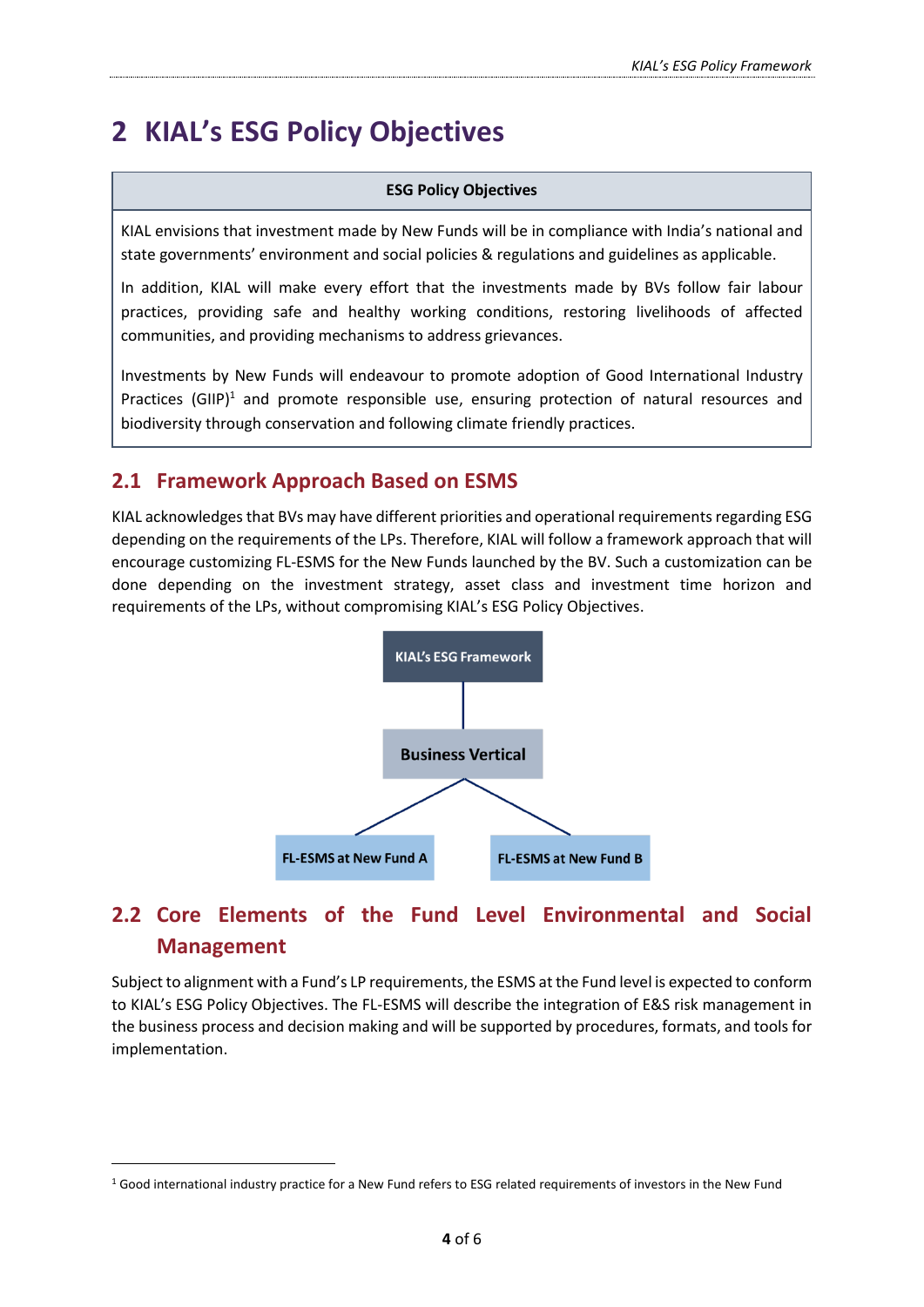The following will be the core elements of a FL-ESMS

- Guiding/Operational E&S Principles
- Screening and Categorization of projects/investments
- $\bullet$  Identification of E&S risks and assessment using appropriate tools<sup>2</sup>
- Stakeholder identification and engagement including Grievance Redress Mechanism
- Recommendations on Risk management measures to form E&S Action Plan<sup>3</sup>
- Monitoring of ESAP during as well as post implementation and reporting
- Training and Capacity Building

## <span id="page-4-0"></span>**3 Approval**

The ESG Policy Framework will be formally approved by the Board and shall be effective from the date of approval.

## <span id="page-4-1"></span>**4 Implementation Arrangements**

KIAL, in consultation with the Board, will constitute an ESG committee to provide to provide strategic inputs as well as ensure harmonization across the various FL-ESMS. The ESG Committee will also be responsible for oversight and implementation of the requirements of the ESG Policy Framework. Where required, the KIAL ESG Committee may also draw upon external ESG expertise.

The KIAL ESG Committee will meet as and when required to decide on applicability of the ESG Policy Framework for new Funds, but at least once a year with the following objectives:

- Discuss the implementation experience of KIAL's ESG Policy Framework and the FL-ESMS's
- Explore ways to strengthen KIAL's ESG Policy Framework.

In addition, KIAL will appoint an ESG Coordinator to ensure effective implementation of the ESG Policy Framework.

### <span id="page-4-2"></span>**4.1 Roles and Responsibilities**

**.** 

As the investment manager of various funds, KIAL shall, under this ESG Policy Framework:

- 1. Institute and operationalize FL-ESMS for each New Fund as applicable
- 2. Annually review and evaluate FL-ESMS and present its findings to the ESG Committee of KIAL
- 3. Annually report to LPs of a New Fund on the E&S performance / rating in respect of the New Fund's portfolio

<sup>2</sup> Examples of tools are Environmental and Social Due Diligence, Environmental and Social Impact Assessment, Environmental Site Assessment etc.

<sup>&</sup>lt;sup>3</sup> The ESAP will ensure compliance with the policy and applicable reference frameworks. It will also include recommendations on the GIIP as relevant to the sector/project